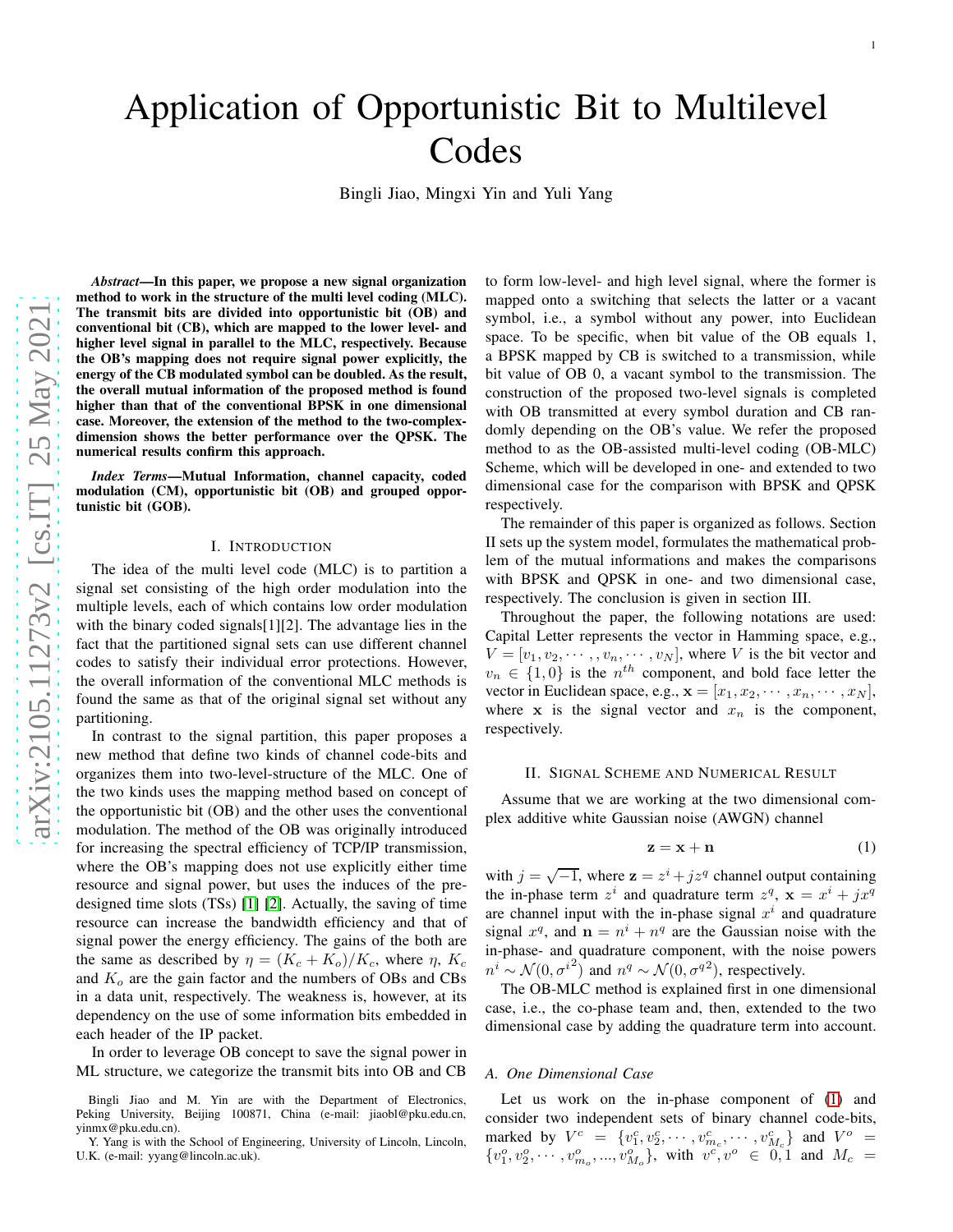

(a) Equivalent channel for the high level if  $v^{\circ} = 1$ 



(b) Equivalent channel for the high level if  $v^{\circ} = 0$ 



(c) Equivalent channel for the low level

<span id="page-1-0"></span>Fig. 1. One-dimensional mapping between multi-level codes and the constellation.

 $M_o/2$ , to be mapped onto two-level signals, where  $V^c$  is defined as the CB and  $V^o$  the OB, respectively.

First, we modulated each bit of the CB onto a BPSK symbol sequentially as the high-level signal

$$
\zeta_{m_c} = A(1 - 2v_{m_c}^c) \quad \text{for} \quad m_c = 1, 2, \dots M_o/2 \qquad (2)
$$

with  $\zeta_{m_c}$  = +A and −A representing  $v_{m_c}^c$  = 0 or 1 in Euclidean space respectively, where  $A$  is the amplitude of the BPSK and  $\zeta_{m_c}$  is defined as the  $m_c^{th}$  CB-symbol.

It is noted that  $\zeta = [\zeta_1, \zeta_2, \dots, \zeta_{m_c}, \dots, \zeta_{M_c}]$  is the high-level signal set according to the MLC of two-level.

Secondly, the bit value of an OB is defined, sequentially, by switching a component in  $\zeta$  or add vacant symbol, i.e. a symbol without any energy, to a channel realization as follows. If the OB's bit value equals 1, the CB-symbol is transmitted. while, if it equals 0, a vacant symbol is transmitted as shown in Fig. [1,](#page-1-0) where the sub-figure (a) shows the case of  $v^{\circ} = 1$ , in which a CB-symbol is transmitted with -A or A, and the sub-figure (b) the case of  $v^{\circ} = 0$ , in which the vacant symbol is transmitted. The low-level signal is shown in Fig. [1\(](#page-1-0)c) and the high-level is simply a BPSK. In summarisation, the OBML transmits 1.5 bits per symbol duration.

To formulate the signal sets in parallel to ML, the transmit signals can be expressed as

<span id="page-1-1"></span>
$$
x_{m_o}^i = \begin{cases} \zeta_{m_c} & \text{if } v_{m_o}^o = 1; \\ 0, & \text{if } v_{m_o}^o = 0. \end{cases}
$$
 (3)

with  $m_c = \sum v_{m_o}^o$  for  $m_o = 1, 2, \cdots, \dots M_o$ , where  $x_{m_o}^i$  is the  $m_o$ <sup>th</sup> transmit signal.

We note that  $x^{i} = [x_{1}^{i}, x_{2}^{i}, \dots, x_{m_{o}}^{i}, \dots x_{M_{o}}^{i}]$  is the low-level signal set, of which the de-mapping of the OB value  $v_{m_o}^o$  is to estimate if  $x_{m_o}^i$  belongs to  $\zeta_{m_o}$  or 0. While, the demodulation of high-level signals are done on the CB symbols by estimating if  $\zeta_{m_c} = A$  or  $\zeta_{m_c} = -A$ .

In calculating the overall mutual information of the OBML, we remove the sequential index  $m<sub>o</sub>$  and  $m<sub>c</sub>$  for formulating the problem in general form

<span id="page-1-3"></span>
$$
z^i = x^i + n^i \tag{4}
$$

where  $z^i$  is the channel output of in-phase part of [\(1\)](#page-0-0),  $x^i$ can be either a BPSK symbol or a vacant symbol with equal probability and  $n<sup>i</sup>$  is the Gaussian noise.

The signal detection starts from the low-level signal, i.e. de-mapping the OB. The Log likelihood Ratio (LLR) can be calculated by

$$
\text{LLR}_{o}^{i} = \ln \frac{\sum_{v_{m}^{o}=0}^{\infty} \exp \left(-\frac{\|z^{i}-x^{i}\|^{2}}{2\sigma_{i}^{2}}\right)}{\sum_{v_{m}^{o}=1}^{\infty} \exp \left(-\frac{\|z^{i}-x^{i}\|^{2}}{2\sigma_{i}^{2}}\right)}
$$
\n
$$
= \ln \frac{2 \exp \left(-\frac{\|z^{i}-0\|^{2}}{2\sigma_{i}^{2}}\right)}{\exp \left(-\frac{\|z^{i}-A\|^{2}}{2\sigma_{i}^{2}}\right) + \exp \left(-\frac{\|z^{i}+A\|^{2}}{2\sigma_{i}^{2}}\right)}
$$
\n(5)

where  $LLR_o^i$  is a soft decision of  $v^o$ .

Examining [\(3\)](#page-1-1), we can find that the CB-symbol is transmitted in parallel with OB only when  $v^{\circ} = 1$ . Thus, before demodulating the CB, receiver need to decode  $V^o$  and use the result  $\hat{V}^o$  to find CB-symbol, where  $\hat{V}^o$  is the decode result of the channel code.

Then, the demodulation of CB is done sequentially over each BPSK symbol corresponding to  $v^{\circ} = 1$ . The LLR can be calculated by

$$
\text{LLR}_{c}^{i} = \ln \frac{\exp\left(-\frac{\left\|z^{i}-A\right\|^{2}}{2\sigma_{i}^{2}}\right)}{\exp\left(-\frac{\left\|z^{i}+A\right\|^{2}}{2\sigma_{i}^{2}}\right)}
$$
(6)

where  $LLR_c^i$  is a soft decision of  $v^c$ .

In comparison with the conventional BPSK, the OBML method can take the following two advantages. First, the CBsymbol can use the doubled symbol energy as

$$
E^c = 2\bar{E}^i \tag{7}
$$

where  $E^c$  is energy of one CB-symbol and  $E^i$  is the average symbol energy of the signals, because a half number of the transmit symbols are the vacant symbol without energy. Consequently, the half number of the CB-symbols uses the total symbol-energy.

Secondly, in comparison with conventional BPSK, the OBML method can gain a bandwidth efficiency in terms of bits per symbol by

<span id="page-1-2"></span>
$$
\alpha = \left(1 + \frac{1}{2}\right) / 1 = 1.5
$$
 (8)

where  $\alpha$  is the gain factor.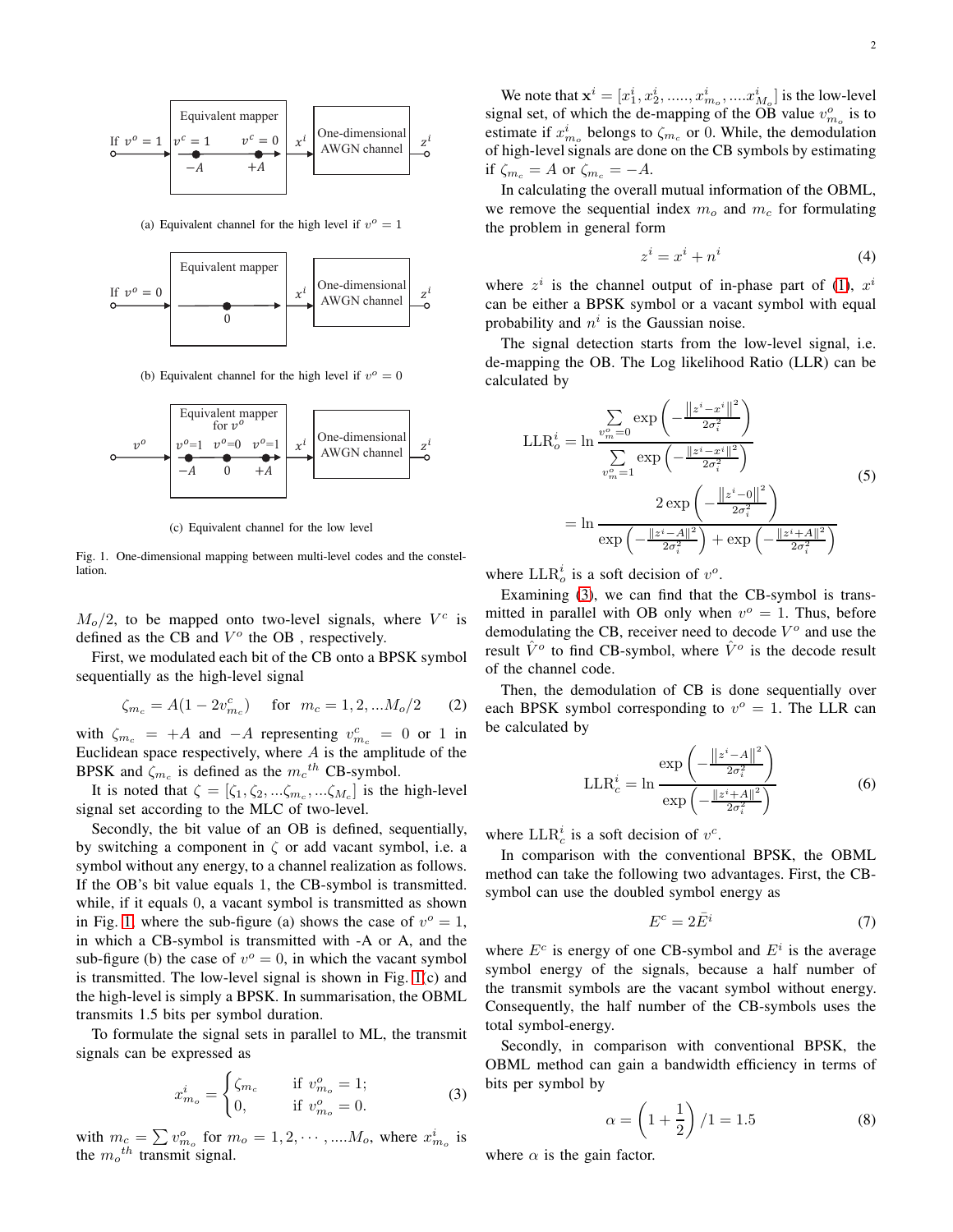The first term in bracket of [\(8\)](#page-1-2) represents the bit number of OB and the second that of CB per symbol in average.

Applying the Chain rule of mutual information [40, p22], the overall mutual information can be calculated by

<span id="page-2-0"></span>
$$
I(X^{i}; Z^{i}) = I(v^{o}; Z^{i}) + \frac{1}{2}I(v^{c}; Z^{i}|v^{o})
$$
 (9)

where  $I(X^i; Z^i)$  is the overall mutual information of the in-phase signal,  $I(v^c; Z^i)$  and  $I(v^c; Z^i|v^o)$  are the mutual information owning to transmission of OB and the conditional mutual information owing to that of CB, respectively.

According to the definition in theorem [\[3\]](#page-4-2), the mutual information owing to the OB transmission can be calculated by

<span id="page-2-1"></span>
$$
I(v^{o}; Z^{i}) = \log_{2} 2
$$
  
\n
$$
-\frac{1}{2} \sum_{v^{o}=0,1} \int p(Z^{i}|v^{o}) \log \frac{\sum_{v_{i}^{o}=0,1} p(Z^{i}|v_{i}^{o})}{p(Z^{i}|v^{o})} dy
$$
  
\n
$$
= I_{o}(\gamma^{i}) = \log_{2} 2
$$
  
\n
$$
-\frac{1}{2} \mathbb{E}_{W} \left\{ \log \left( 1 + \frac{f\left(W, \sqrt{\gamma^{i}}\right) + f\left(W, -\sqrt{\gamma^{i}}\right)}{2f\left(W, 0\right)} \right) \right\}
$$
  
\n
$$
-\frac{1}{4} \mathbb{E}_{W} \left\{ \log \left( 1 + \frac{2f\left(W, -\sqrt{\gamma^{i}}\right)}{f\left(W, 0\right) + f\left(W, -2\sqrt{\gamma^{i}}\right)} \right) \right\}
$$
  
\n
$$
-\frac{1}{4} \mathbb{E}_{W} \left\{ \log \left( 1 + \frac{2f\left(W, \sqrt{\gamma^{i}}\right)}{f\left(W, 0\right) + f\left(W, 2\sqrt{\gamma^{i}}\right)} \right) \right\}
$$
  
\n(10)

where  $\gamma^i = \bar{E}^i / \sigma^{i^2}$  denotes symbol energy in average to that of noise of the in-phase part,  $E_c^i = 2\overline{E}^i$  is the symbol energy of a CB and  $\bar{E}^i = 1/4 \times (-A)^2 + 1/2 \times 0^2 + 1/4 \times A^2 =$  $A^2/2$  is the averaged symbol energy by assumption that  $v^o$  is transmitted with equal probability at  $v^{\circ} = 0$  and  $v^{\circ} = 1$ , and  $\mathbb{E}[\cdot]$  denotes the expectation operator. The function  $f(W, a)$  in [\(9\)](#page-2-0) is given by

<span id="page-2-4"></span>
$$
f(W, a) = e^{-(W - a)^2}
$$
 (11)

and W denotes a Gaussian variable with zero-mean and variance  $1/2$ , i.e.,  $W \sim \mathcal{N}(0, 1/2)$ .

Noting that  $v^o$  is transmitted with equal probability at  $v^o =$ 0 and  $v^{\circ} = 1$ , we can calculate the mutual information owing to CB by

<span id="page-2-2"></span>
$$
\frac{1}{2}I(v^c;Z^i|v^o) = \frac{1}{2}I_B\left(E^c/\sigma^{i^2}\right) = \frac{1}{2}I_B\left(2\bar{E}^i/\sigma^{i^2}\right) \quad (12)
$$

where  $I_B(\cdot)$  is the mutual information of the conventional BPSK.

Taking [\(10\)](#page-2-1) and [\(12\)](#page-2-2) into [\(9\)](#page-2-0) completes the derivations of the overall mutual information of the OBML in one dimensional case.

The overall mutual information can be calculated by [\(9\)](#page-2-0) and the numerical results are shown in Fig. 2, where the performance of the OBML is found better than that of conventional BPSK, i.e.,  $I_B(\bar{E}^i/\sigma^{i^2})$ . In addition, the results of [\(10\)](#page-2-1) and [\(12\)](#page-2-2) are presented for showing the contributions of the low-



Fig. 2. Mutual information for the one dimensional case.



<span id="page-2-3"></span>Fig. 3. Difference between the mutual information of the one-dimensional OB-MLC and BPSK

level- and high-level signal.

To show the gain of the OB-MLC more clearly, the difference of the mutual informations between the one-dimensional OB-MLC and the conventional BPSK are plotted in Fig. [3,](#page-2-3) where one can find the gain is always larger than zero and increases rapidly with the SNR  $\overline{E}^i/\sigma^{i^2}$  to its saturation value 0.5bit/s/Hz.

## *B. Two Dimensional Case*

This subsection extends the OB-MLC to the two dimensional case by adding the quadrature component of [\(1\)](#page-0-0) to complete the transmission over the complex channel model.

In assumption of the same transmit signal power as that of the in-phase signal, the overall mutual information of the quadrature part is calculated. Then, the summation of the mutual informations owing co-phase- and quadrature signal is defined as the total mutual information for the comparisons with that of the conventional QPSK.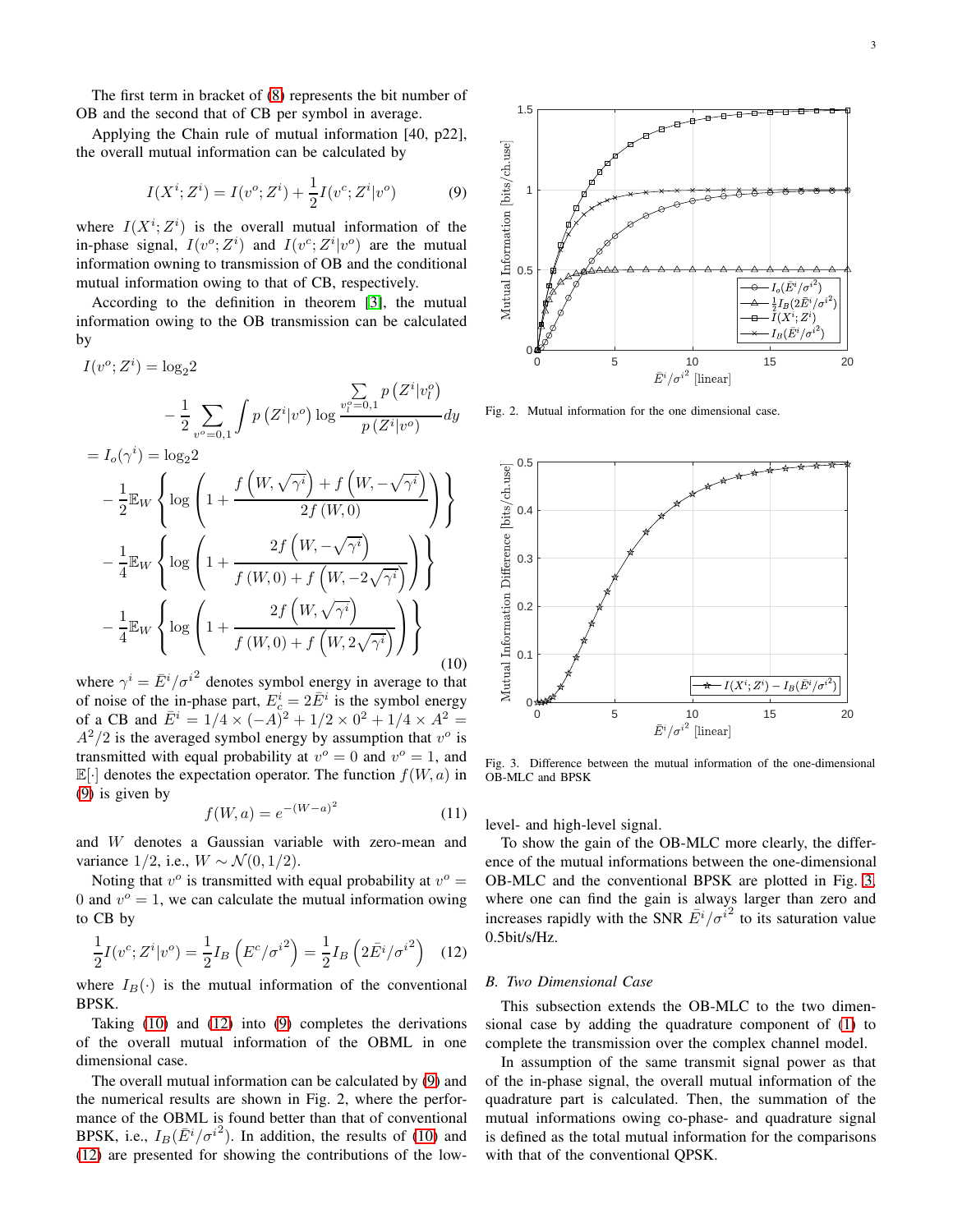Because that the quadrature signals are orthogonal to the in-phase ones, we can employ the scheme of the latter to the former in bits' transmissions explained as follows.

Assume that the quadrature signals transmit their CB and OB marked by  $P^c = \{p_1^c, p_2^o, \dots, p_{m_o}^c, ..., p_{M_o}^c\}$  and  $Q^o = \{q_1^o, q_2^o, \cdots, q_{m_c}^o, \cdots, q_{M_c}^o\}$  with an assumptions of  $p_{m_c}^c, q_{m_o}^o \in 1, 0$  and  $M_c = M_o/2$ , respectively.

The CB is also modulated by BPSK sequentially as

$$
\xi_{m_c} = A(1 - 2p_{m_c}^c) \tag{13}
$$

with  $\xi_{m_c} = -A$  or  $+A$  for  $u_{m_c}^c = 0$  or 1 accordingly, where A is the amplitude of BPSK and  $\xi_{m_c}$  is defined as the  $m_c$ <sup>th</sup> CB-symbol in the quadrature part.

In the parallel procedures of the in-phase signals, the transmit signal of the quadrature part can be expressed by

$$
x_{m_o}^q = \begin{cases} \xi_{m_c}, & \text{if } q_{m_o}^o = 1; \\ 0 & \text{if } q_{m_o}^o = 0. \end{cases}
$$
 (14)

with  $m_c = \sum u_{m_o}^o$  for  $m_o = 1, 2, \cdots, M_o$ .

The general form of quadrature-signal's transmission can be written as

<span id="page-3-0"></span>
$$
z^q = x^q + n^q \tag{15}
$$

where  $z^q$  is the channel output of the quadrature part,  $x^q$  is the quadrature signal which can be either a BPSK symbol or a vacant symbol with equal of each other and  $n<sup>q</sup>$  is the Gaussian noise.

The overall mutual information owning to the quadrature signal is exactly same as that of the in-phase signal because [\(15\)](#page-3-0) is essentially same as [\(4\)](#page-1-3) with  $\sigma^{i^2} = \sigma^{q^2}$ .

Then, the total mutual information of the two dimensional OB-MLC can be calculated by

<span id="page-3-1"></span>
$$
I(\mathbf{X}; \mathbf{Z}) = 2I_o \left( \bar{E}^i / \sigma^{i^2} \right) + I_B \left( 2 \bar{E}^i / \sigma^{i^2} \right) \tag{16}
$$

where  $I(X; Z)$  is the total mutual information.

Equation [\(16\)](#page-3-1) can be written in the two dimensional case

<span id="page-3-2"></span>
$$
I(\mathbf{X}; \mathbf{Z}) = 2I_o \left( \bar{E} / \sigma^2 \right) + I_B \left( 2\bar{E} / \sigma^2 \right) \tag{17}
$$

with  $\sigma^2 = {\sigma^i}^2 + {\sigma^q}^2$  and  $\bar{E} = 2\bar{E}^i$ , where  $\bar{E}$  is the average symbol energy of two dimensional signals.

The numerical results of [\(17\)](#page-3-2) are shown in Fig. [4,](#page-3-3) where one can find that the mutual information of the OB-MLC is larger than that that of the conventional QPSK.

To explain the exceeding mutual information of the OB-MLC over the conventional QPSK above, we adopt the MLC of QPSK as a reference for the following reasons; (1) its overall mutual information is the same as that of the conventional QPSK and (2) its structure allows the comparisons on the lowlevel and high-level signal in parallel to the MLC.

According to [\[8\]](#page-4-3), the mutual information of the low-level signal of the conventional MLC for QPSK can be calculated



<span id="page-3-3"></span>Fig. 4. Mutual information for the two dimensional case.



Fig. 5. Mutual information for the low level comparison.

by

$$
I_{LQ}(\gamma) = 1
$$
  
\n
$$
- \frac{1}{4} \mathbb{E}_{W_2} \left[ \log \left( 1 + \frac{f(W_2, -\sqrt{\gamma} + j\sqrt{\gamma}) + f(W_2, -\sqrt{\gamma} - j\sqrt{\gamma})}{f(W_2, 0) + f(W_2, -2\sqrt{\gamma})} \right) \right]
$$
  
\n
$$
- \frac{1}{4} \mathbb{E}_{W_2} \left[ \log \left( 1 + \frac{f(W_2, \sqrt{\gamma} + j\sqrt{\gamma}) + f(W_2, \sqrt{\gamma} - j\sqrt{\gamma})}{f(W_2, 2\sqrt{\gamma}) + f(W_2, 0)} \right) \right]
$$
  
\n
$$
- \frac{1}{4} \mathbb{E}_{W_2} \left[ \log \left( 1 + \frac{f(W_2, \sqrt{\gamma} - j\sqrt{\gamma}) + f(W_2, -\sqrt{\gamma} - j\sqrt{\gamma})}{f(W_2, 0) + f(W_2, -j2\sqrt{\gamma})} \right) \right]
$$
  
\n
$$
- \frac{1}{4} \mathbb{E}_{W_2} \left[ \log \left( 1 + \frac{f(W_2, \sqrt{\gamma} + j\sqrt{\gamma}) + f(W_2, -\sqrt{\gamma} + j\sqrt{\gamma})}{f(W_2, j2\sqrt{\gamma}) + f(W_2, 0)} \right) \right]
$$
  
\n(18)

where  $W_2 \sim \mathcal{CN}(0, 1)$  denotes a random variable for the twodimensional AWGN, and the function  $f(\cdot, \cdot)$  is given in [\(11\)](#page-2-4).

Since the high-level signal of the MLC and that of the OB-MLC are mathematically same in terms of modulations and demodulations, the difference of the mutual informations between the OB-MLC and that of the MLC can be calculate by

<span id="page-3-4"></span>
$$
D_T(\bar{E}/\sigma^2) = 2I_o(\bar{E}/\sigma^2) - I_{LQ}(\bar{E}/\sigma^2)
$$
 (19)